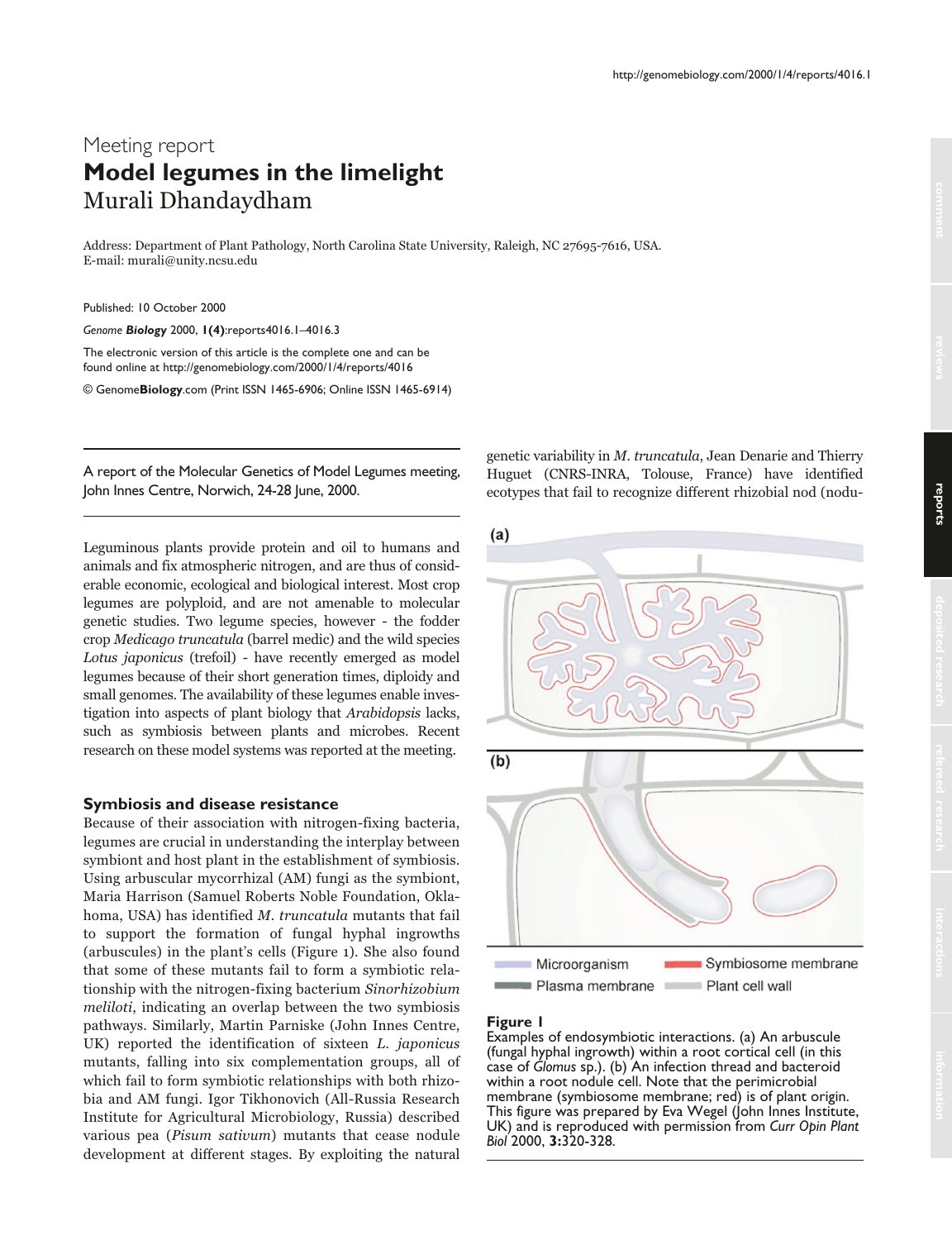lation) factors, which are involved in the specific recognition of the host and symbiont. This will help the cloning of host genes involved in the specific recognition of the symbiont.

Like symbiosis, disease resistance is the result of an interaction between a host plant and a microorganism. In symbiosis, however, the plant tolerates the presence of a microorganism and accommodates it within its tissues, while in disease resistance it does not. In order to determine features common to these two interactions, Doug Cook (Texas A & M University, USA) has tested the *M. truncatula* early nodulation mutant. dmi1-1, and the hyper-nodulating, ethylene-insensitive mutant, skl-1, against the fungal pathogens Rhizoctonia solani and Phytophthora medicaginis. Whereas dmi1-1 is not altered in its interaction with both R. solani and P. medicaginis compared with wild-type M. truncatula, skl-1 is more susceptible to P. medicaginis. Analysis of the responses of other nodulation mutants to pathogens will help define the extent of overlap between symbiosis and disease resistance.

Legumes offer unique opportunities in the area of plantpathogen interactions. Although *Arabidopsis* is susceptible to nematodes, an absence of functional polymorphisms for nematode infection prevents its use to study the genetics of plant-nematode interactions. Charlie Opperman (North Carolina State University, USA), Cook and I reported several M. truncatula ecotypes that are resistant or susceptible to rootknot nematode (*Meloidogyne* sp.), which paves the way towards studying plant-nematode interactions genetically. Matthias Hahn (Konstanz University, Germany) reported variation in  $M$ . truncatula susceptibility to rust (Uromyces striatus) infection.

### **Gene tagging**

Genes that control essential plant processes cannot be identified by induced mutagenesis, as their complete knockout is lethal. Similarly, knocking out a gene that is redundant with others by induced mutagenesis will have little or no effect, making study of that gene difficult. This problem can be overcome by using enhancer traps or promoter traps that help to identify essential genes without knocking out their function. Judy Webb (University of Wales at Aberystwyth, UK) described one promoter-trapped L. japonicus plant, T-90, which expressed the reporter gene in root epidermis, root hairs and nodules in the presence of a symbiont but did not express it when a non-nodulating mutant symbiont was inoculated. The T-DNA insertion in T-90 is upstream of a gene encoding a calcium-binding protein, suggesting the involvement of this protein in symbiosis.

### **Genomics**

As more people become interested in using model legumes in their research, it is imperative that all the genomic tools be in place for easy gene cloning. Niels Sandal (University of Aarhus, Denmark) and Shinii Kawasaki (National Institute of Agrobiological Resources, Tsukuba, Japan) independently reported the development of recombinant inbred lines from different L. *japonicus* ecotypes, construction of a linkage map with amplified fragment length polymorphism (AFLP) markers and construction of bacterial artificial chromosome (BAC) libraries. Huguet reported the development of recombinant inbred lines between four M. truncatula ecotypes and construction of a linkage map with AFLP and microsatellite markers for *M. truncatula*. Gyorgy Kiss (Biological Research Centre of the Hungarian Academy of Sciences, Hungary) described the development of a genetic map with restriction fragment length polymorphism (RFLP) and random amplified polymorphic DNA (RAPD) markers for diploid alfalfa (Medicago sativa).

## **Functional genomics**

Mutational analysis permits us to study only one gene at a time and does not provide information about all the genes that are expressed during a particular process. This information can be obtained by sequencing all the mRNAs that are expressed during the process. By sequencing expressed sequenced tags (ESTs) and expression profiling, Harrison has determined the changes in gene expression that occur during the  $M$ . truncatula-AM fungal symbiosis. Genes such as peroxidases and leucine-rich repeat receptor kinases are downregulated, whereas genes involved in cytokinin synthesis are upregulated. On the basis of EST sequencing and similarity searches, Satoshi Tabata (Kazusa DNA Research Institute, Japan) reported that around 36% of EST sequences obtained from a normalized L. japonicus cDNA library are novel and may be unique to legumes.

## **Proteomics**

Another means of identifying all the genes involved in a plant process is to analyze the spectrum of proteins expressed in the cell using two-dimensional gels followed by mass spectrometry. Gerhard Saalbach (Riose National Laboratory, Denmark) has used this approach to identify the proteins present in the peribacteroid space and peribacteroid membrane of the rhizobial symbiosome, which is in intimate contact with the plant cell (see Figure 1). Thirteen different proteins of bacteroid origin, including malate dehydrogenase, three bacterial chaperonins and a bacterial homolog to plant disulfide isomerase, have been identified.

#### **Exploitation of microsynteny**

A knowledge of the synteny (that is, the existence of chromosomal regions containing the same genes in the same order) between model legumes and economically important legumes would help us to clone genes more easily from the latter, for which little genetic information is available. In addition, syntenic relationships will help us to understand